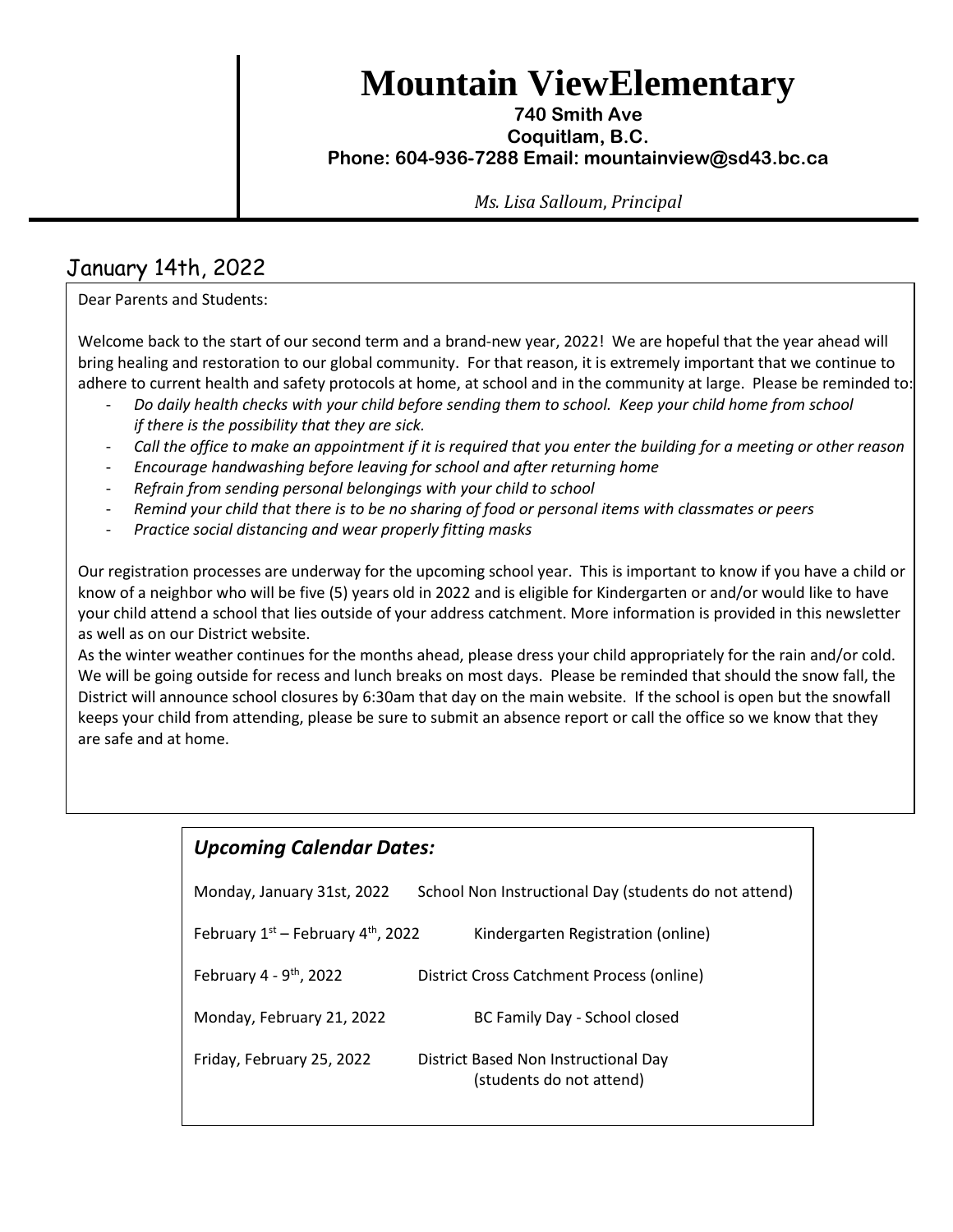# *Absences and Early Dismissals*

Please report all student absences by completing an Online Absence Report on the Mountain View school website at the following link: [Absence Report](https://www2016.sd43.bc.ca/eforms/_layouts/15/FormServer.aspx?XsnLocation=http://www2016.sd43.bc.ca/eforms/AbsenceReportForm/Forms/template.xsn&OpenIn=browser&SaveLocation=http://www2016.sd43.bc.ca/eforms/AbsenceReportForm&Source=http://www2016.sd43.bc.ca/eforms/AbsenceReportForm) or alternatively advise your teacher and the school office via email or telephone at 604-936-7288.

If it is necessary for you to arrange an Early Dismissal for your child on a given day, please advise the teacher *and* the office with the time of the early dismissal (preferably via email). Call the office when you arrive for pickup and we will call the child down from the classroom to meet the parent outside the main office door. *We kindly ask parents/guardians to do their best to arrange for such dismissals to occur at scheduled breaks in the school day (recess, start of lunch) so that class disruption is minimized.*

## *Winter Weather*

On occasion, a district-wide or partial-district closure is required due to extreme weather. Partial-district closures affecting individual schools may occur due to the very different geography within our school district. If there is a partial-district closure affected schools will be identified.

The decision on schools remaining open or needing to be closed, because of extreme weather, occurs **before 6:30 a.m**. so that families can plan and make alternate arrangements.

**Any district-wide or partial-district closure will be decided and communicated by 6:30 a.m. via the School District 43 website www.sd43.bc.ca and CKNW AM 980 radio, CKWX 1130 radio and CBC (690) radio.** 

While the District tries to make the best decision with the information available, the weather does change quickly. Therefore, when schools remain open, decisions to stay at home during challenging weather conditions should be made by each family.

Extreme weather can also impact transit. Transit schedules may face significant changes or cancellations due to the weather conditions. Parents seeking information on transit schedules need to consult the Translink website: <http://www.translink.ca/>

We encourage families to continuously check the School District 43 website for updates and changes: **www.sd43.bc.ca**

Learn more about SD43's process for emergency and inclement weather status updates at: <http://www.sd43.bc.ca/NewsEvents/Pages/EmergencyInformation.aspx>

*Kindergarten Registration and Cross Catchment*

Cross Catchment Application and Kindergarten Registration for the 2022-2023 school year starting in September 2022 occurs soon.

#### **KINDERGARTEN**

Kindergarten registration will be held throughout the district on **February 1 st – 4th, 2022.** As before, new kindergarten students who have a sibling at a school outside their catchment will be accepted at the sibling's school (provided the sibling will still be in attendance in that school year). Only those students who are five years of age on or before December 31, 2022 can be accepted for September 2022 enrollment.